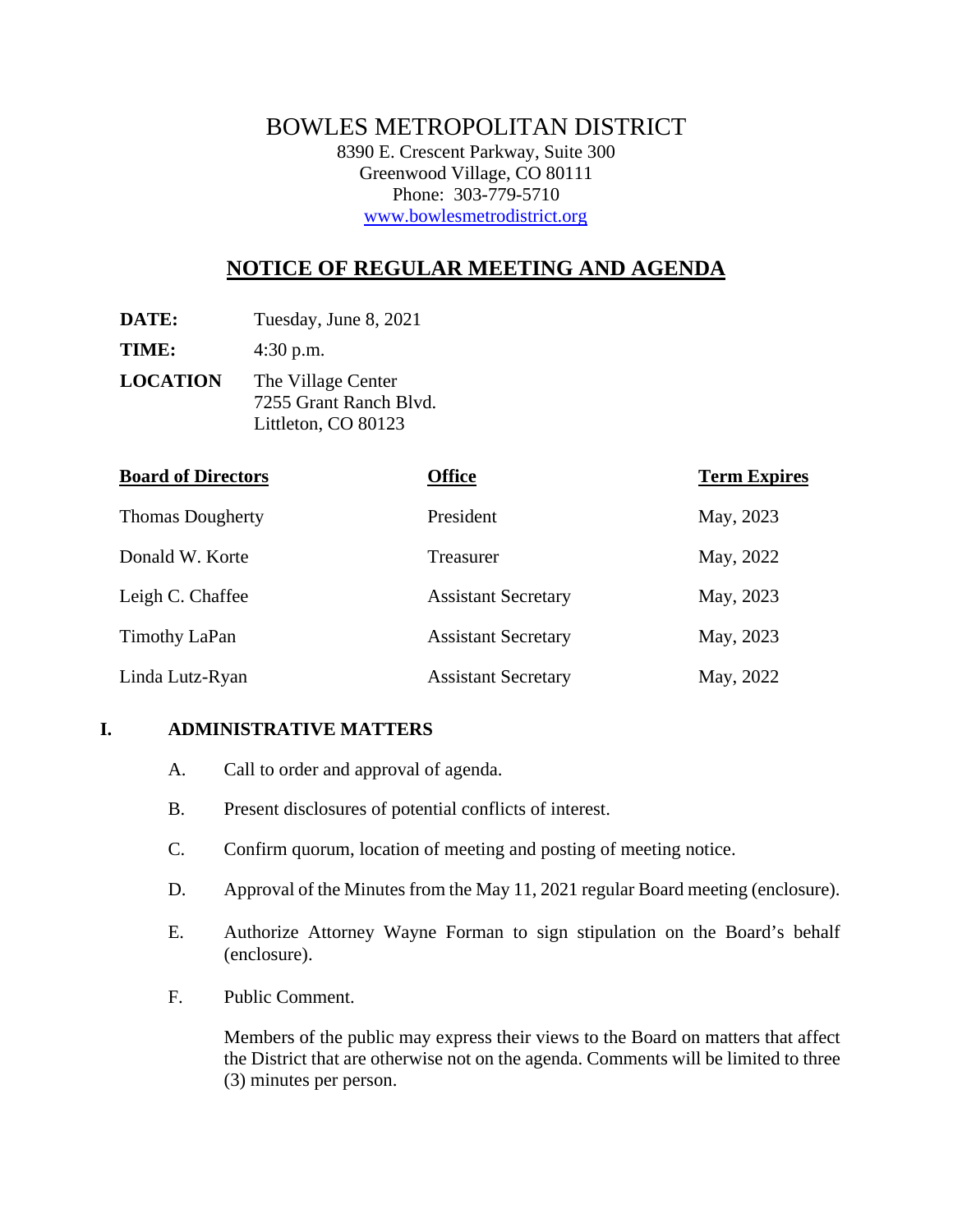#### **II. FINANCIAL MATTERS**

- A. Review and approve claims in the amount of \$187,728.90 (enclosure).
- B. Review and consider approval of 2020 Audit (enclosure).
- C. Other.

### **III. MANAGER MATTERS**

- A. Operational Updates and Action Items
	- 1. Landscape:
		- a. Work Order Summary (to be distributed).
		- b. Irrigation Mapping.
		- c. Proposal for irrigation gate valves for \$37,653.80 (enclosure).
		- d. Proposal for Blue Heron Park planting 12' Spruce in the amount of \$2,085.00 (enclosure).
		- e. Proposal to replace trees along Grant Ranch Blvd. behind Lowes in the amount of \$10,924.00 (enclosure).
		- f. Proposal for cobble work on roundabout in Blue Heron Park in the amount of \$5,198.00 (enclosure).
		- g. Review and consider approval of Chavez Services LLC proposal to install removable bollards in the amount of \$1,400.00 (enclosure).
		- h. Sports Field Mowing.
	- 2. Davey Tree:
		- a. General Update (enclosure).
		- b. Review and consider ratifying two proposals for Sunset Park tree removal and stump grinding in the amount of \$935.00 and stump grinding based on time and materials (enclosure)
		- c. Proposal for tree removal and stump grinding near retention pond in the amount of \$1,170.00 (enclosure)
		- d. Discuss tree removal in Tract E in an amount not to exceed \$250.00 (enclosure)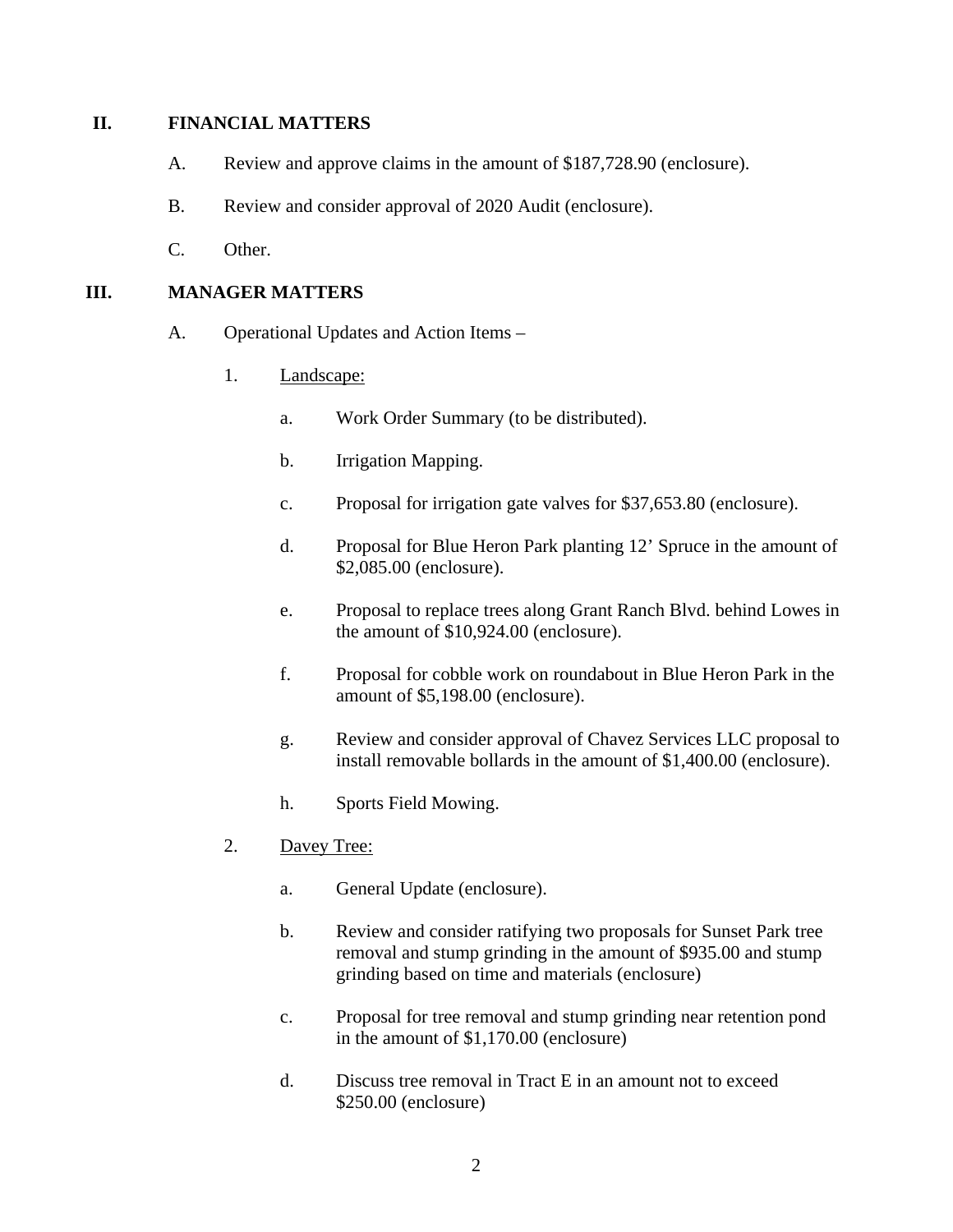- e. Discussion regarding Cottonwood tree removal on 5795 W. Berry Ave.
- 3. Homestead Painting:
	- a. Wrought Iron Fence Update.
	- b. Fence Repair Proposals.
		- 1. 5795 W. Berry Ave. in amount of \$1,510.00 (enclosure).
		- 2. Replace school rails: \$85.00; 5660 S. Eaton gate rebuild \$600.00; 6626 W. Long Drive gate rebuild \$800.00 (enclosure)

#### 4. Park Update:

- a. General Update.
	- 1. Discuss and consider approval of Mustang Sports Club request for extension of reservation for Blue Heron Park (enclosure).
- b. Update on proposal to install trash cans (enclosure).
- c. Review and ratify Chavez Services LLC proposal for additional concrete work in the amount of \$4,160.00 (enclosure).
- d. Ratify approval of repairs to Sunset Park drainage grate (enclosure).
- 5. Capital Projects:
	- a. Update on concrete and asphalt projects.
	- b. Review and consider approval of Chavez Services LLC proposal in the amount of TBD for additional concrete work in Hillsboro, Sunset Park, and Blue Herron Park (enclosed).
- 6. Signage Update:
	- a. Isthmus Park Informational Signs (enclosure).
	- b. Review and consider approval of MFish Graphics proposal for park rules signs in the amount of \$238.60 (enclosure).